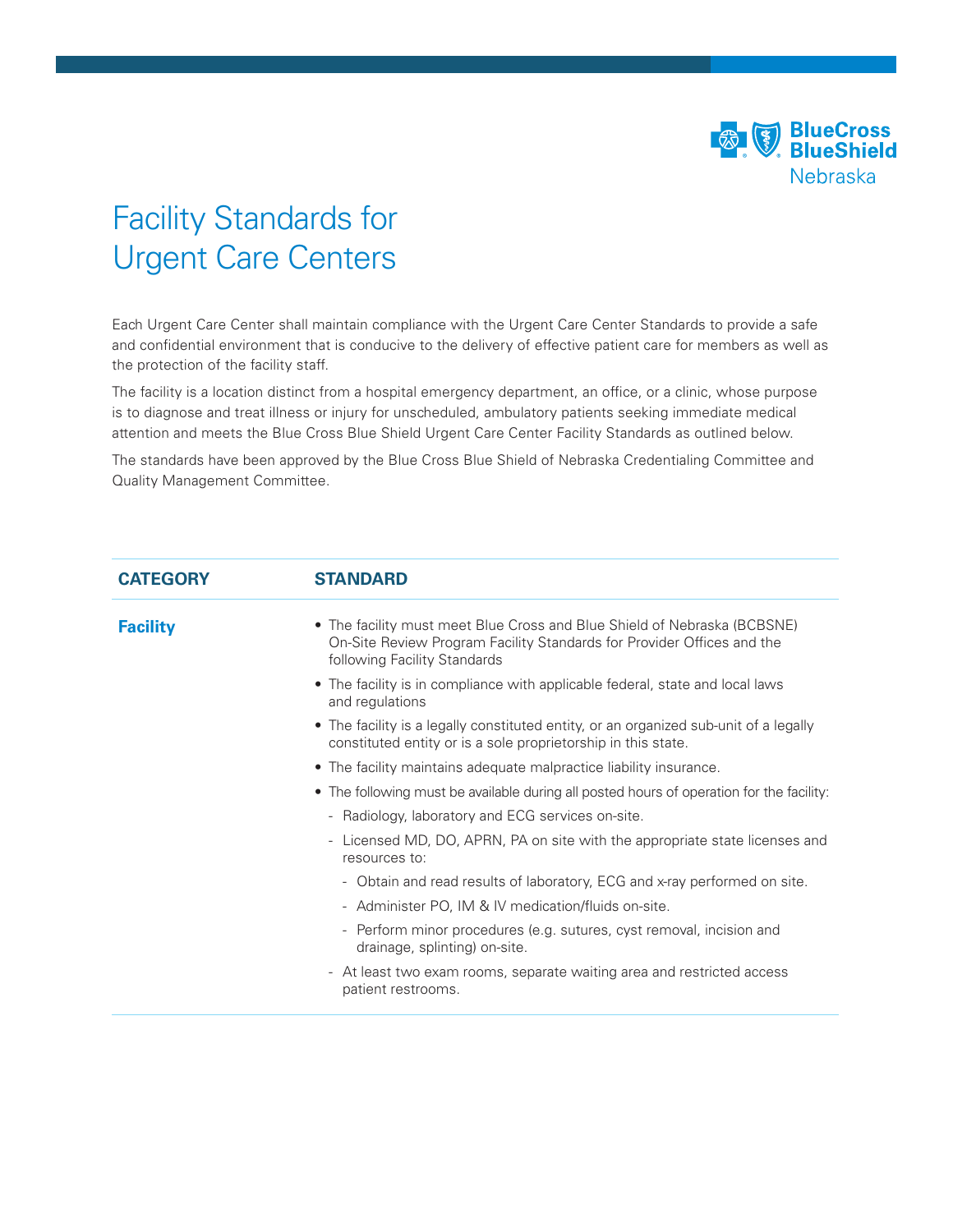| <b>Credentialing</b><br>and Oversight | • Facility must have a licensed physician (MD/DO) designated as Medical<br>Director for the facility, who is responsible for overall clinical quality.                                                                                                                                                                                                                       |
|---------------------------------------|------------------------------------------------------------------------------------------------------------------------------------------------------------------------------------------------------------------------------------------------------------------------------------------------------------------------------------------------------------------------------|
|                                       | • The Medical Director will be board certified in Family Practice, Internal<br>Medicine, or Emergency Medicine (or Pediatrics, if a Pediatric specialty center)                                                                                                                                                                                                              |
|                                       | • There is a written policy and procedure in place that requires review of<br>credentials of each employee and there is enough information to support<br>that the health care practitioner has the necessary knowledge, training and<br>licensure(s) to provide such care within the scope of their license.                                                                 |
|                                       | • The healthcare practitioner (MD, DO, APRN, PA) privileges are reviewed and<br>approved by the Medical Director of the facility at least every three years.                                                                                                                                                                                                                 |
|                                       | • Practitioners must maintain adequate security by malpractice liability insurance<br>or by participation in an inter-indemnity trust.                                                                                                                                                                                                                                       |
|                                       | • All practitioners (MD/DO/PAC/ARNP) working at an Urgent Care Center must<br>be individually credentialed and approved by BCBSNE, except for locum<br>tenens, who will follow BCBSNE established policies.                                                                                                                                                                  |
|                                       | • During hours of operation, at least one physician (MD/DO) is either present or<br>immediately available to staff by telephone.                                                                                                                                                                                                                                             |
| <b>Emergency Response</b>             | • The facility has a written policy and procedure in place to evaluate, stabilize<br>and transfer emergencies.                                                                                                                                                                                                                                                               |
|                                       | • Staff are available on-site and qualified to provide, at a minimum, Basic<br>Life Support (BLS), during all hours of operation, as evidenced by current<br>certifications.                                                                                                                                                                                                 |
|                                       | • A minimum of two staff persons must be on the premises, one of whom shall<br>be either a licensed physician or a licensed healthcare professional if a patient<br>is present who has not been discharged from supervised care.                                                                                                                                             |
|                                       | • The following equipment and staff trained in its use are available on-site during<br>all hours of operation:                                                                                                                                                                                                                                                               |
|                                       | - Automated External Defibrillator (AED) or more advanced device.                                                                                                                                                                                                                                                                                                            |
|                                       | - Working phone to dial 911                                                                                                                                                                                                                                                                                                                                                  |
|                                       | • When the facility is not open, directions are provided to the public about<br>where to access 24-hour healthcare.                                                                                                                                                                                                                                                          |
|                                       | Access and Availability . Facility must accept and advertise that walk-in patients of all ages are accepted for<br>a broad spectrum of illness, injury and disease during all hours the facility is open<br>to see patients. (Pediatric specialty centers are exempt from this age requirement<br>IF pediatric-only specialization is included in the name of the facility). |
|                                       | • Minimum hours of operation (must meet at least three of the following criteria):                                                                                                                                                                                                                                                                                           |
|                                       | - Extended hours in evenings and on weekends for patients to receive<br>treatment when their personal physician is not available.                                                                                                                                                                                                                                            |
|                                       | - 7 days/week (not including national holidays)                                                                                                                                                                                                                                                                                                                              |
|                                       | - 4+ hours each day                                                                                                                                                                                                                                                                                                                                                          |
|                                       | - 3000 hours per year                                                                                                                                                                                                                                                                                                                                                        |
|                                       | • The Urgent Care organization's hours of operation are clearly defined and<br>communicated to the public and relevant organizations. (NAFAC)                                                                                                                                                                                                                                |